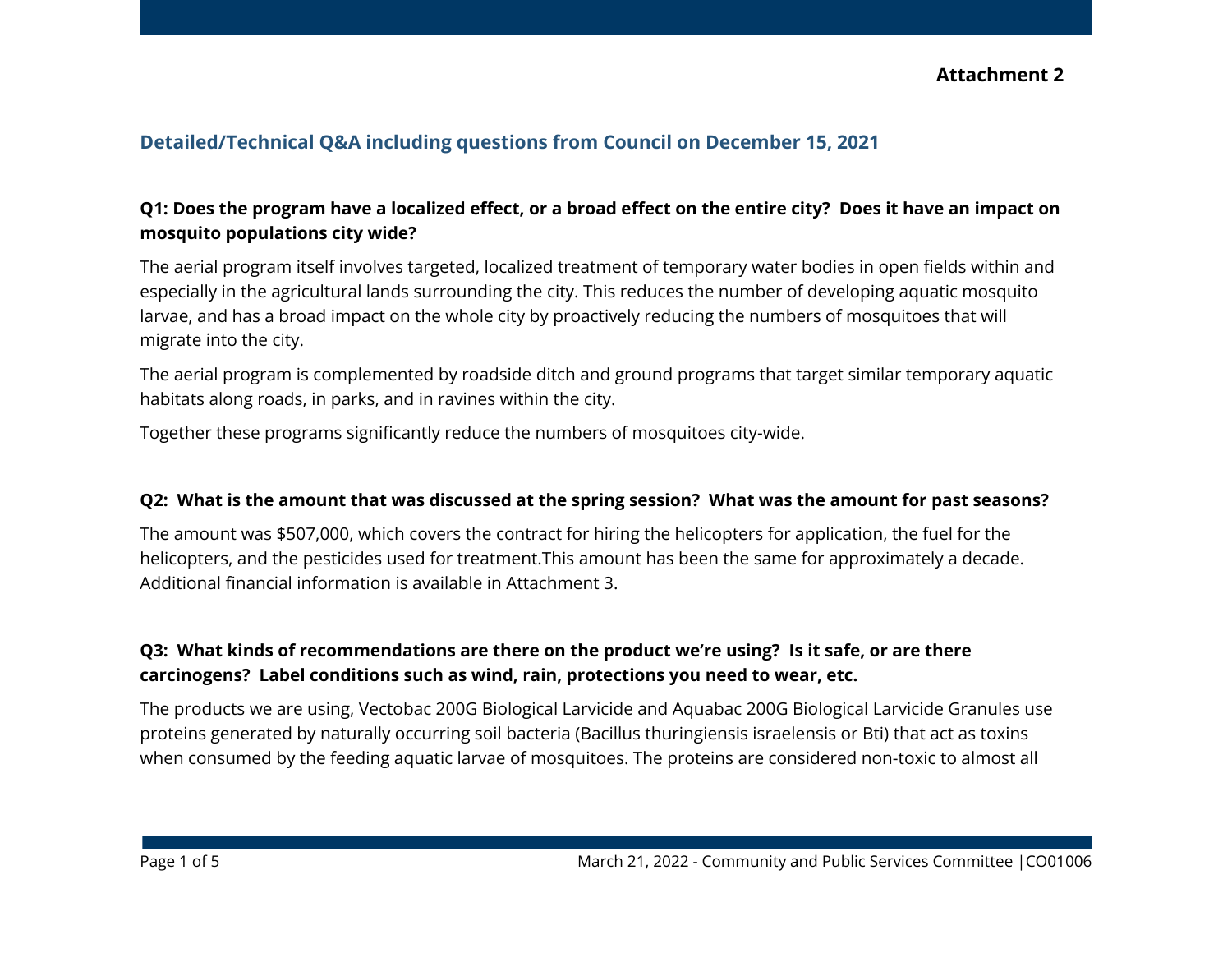## **Attachment 2**

other taxonomic groups, other than some related groups of aquatic flies. They are the most widely used mosquito larvicides worldwide, approved by Health Canada and recommended by WHO.

The granular products prior to application have a warning as a potential eye irritant.

Label directions prohibit application directly into treated, finished drinking water reservoirs or drinking water receptacles when the water is intended for human consumption. This is because of the possibility of live bacteria still present in the product, and the desire to avoid bacterial growth of any kind in drinking water. Another formulation of the product is available which has been treated with UV radiation to kill the bacteria, and can be applied to drinking water.

When handling, loading or mixing the products the label recommends avoiding contact with skin, eyes and clothing, and avoiding breathing any dust generated. Handlers should wear a long-sleeved shirt, long pants, waterproof gloves, shoes, socks, eye goggles and an N-95, R-95 or P-95 respirator. Applicators may remove the gloves, eye goggles, and respirators if the application apparatus reduces exposure to the dust to negligible levels (such as the use of backpack sprayers, whips, or application wands as in our ditch and ground programs).

The proteins are carried on granular, ground corn cob material, and this is the source of the dust that may cause eye or respiratory irritation.

The label states that application should only occur when meteorological conditions allow for complete and even coverage, and are in compliance with local and/or provincial authorities. In conjunction with Alberta Environment & Parks, the City of Edmonton have set a threshold of wind speed below 16 kph to reduce crosswind application drift.

There is no evidence for toxicity or carcinogenic effects with this product.

#### **Q4: If we didn't have this program, what alternatives would there be?**

There is no other way to effectively treat the habitat covered by this program in the time span required.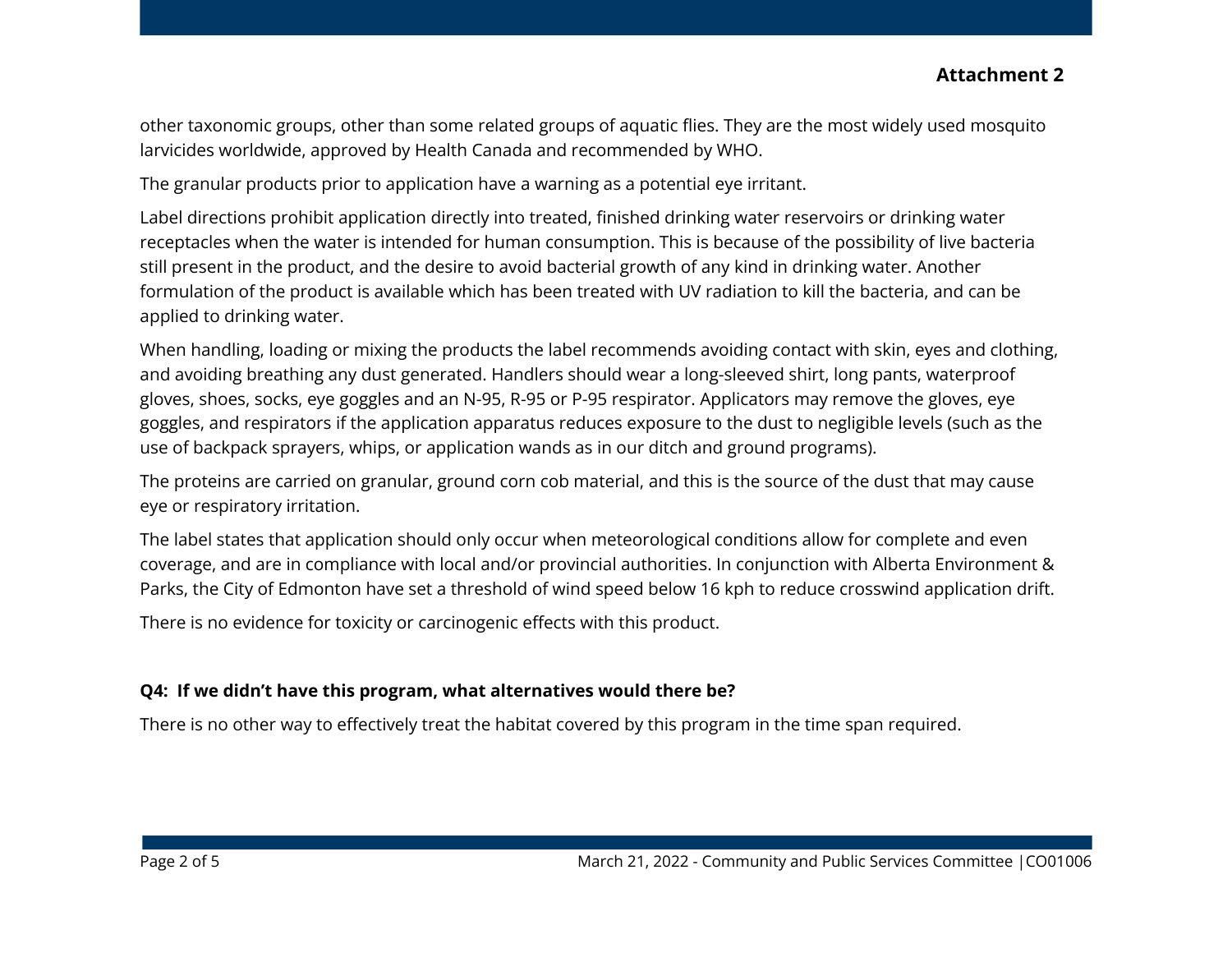Without this program, numbers of mosquitoes within the city would likely increase, possibly leading to larger quantities of mosquito repellent used by residents and more backyard treatments with fogs, adulticides and other remedies to reduce biting.

## **Q5: Do we have an environmental impact assessment for the program?**

The effect of the program on mosquito populations is evaluated on an ongoing basis, prior to, during and after any applications. Both larval mosquitoes and adult mosquito population and distribution are monitored.

The impact in aquatic environments on non-target organisms, in particular aquatic invertebrates, are also monitored for taxonomic presence, diversity and distribution. This monitoring extends to areas not directly treated by the program, including permanent water bodies, and habitat outside the program area entirely.

This monitoring showed that prior to 2015, when the city still used broad-spectrum products as larvicides, there was a significant impact on aquatic invertebrate diversity and numbers in temporary and semi-permanent ponds in the region. Since the move to only biorational products, aquatic invertebrate diversity has rebounded, and there is no significant difference between treated and untreated areas.

## **Q6: Of the products available on the market, why do we use the product that we do?**

There are very few other products currently available in Canada for controlling mosquitoes.

There are some products available for treatment of adult mosquitoes. These generally use ULV (Ultra-Low Volume) sprayers or "foggers" to disperse pesticides over a wide area intended to reduce the numbers of adult mosquitoes. These products generally have a fairly wide toxicological range, affecting large numbers of other insects including native pollinators, predators, and even birds and mammals. Because the adults disperse long distances from their source, they can be hiding in almost any stand of trees, bushes or long grass, requiring large areas of residential neighborhoods to be treated to be effective. These products are usually applied at night to reduce human exposure, however Edmonton's overnight temperatures, even in summer, are usually too low for them to be very effective against mosquitoes. Wide-scale adulticiding such as this is not an effective method for Edmonton.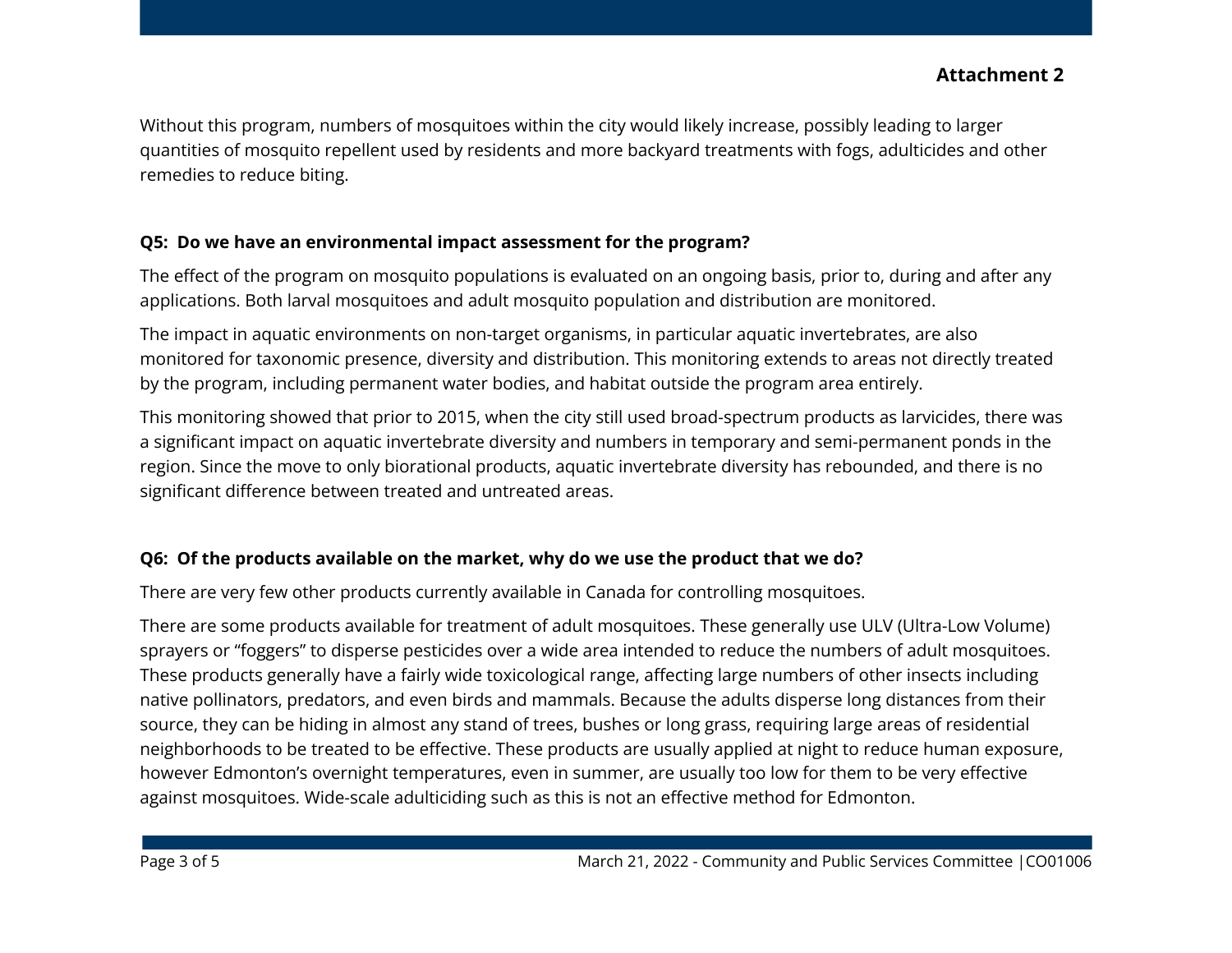# **Attachment 2**

Other products include artificial insect growth regulating hormones applied to aquatic environments that disrupt the development of the mosquito larvae. These products also affect all other organisms in those habitats that use the same hormones, including all insects and most crustaceans. Because they do not kill the larvae, but only disrupt their development, it can be difficult to tell if a habitat has been treated or not prior to adult emergence. There has been limited evidence gathered to date on the downstream effects of the hormones at very low concentrations. In addition, the products tend to be very expensive. For these reasons, these products are only used in specific circumstances in Edmonton's program.

Some products are also available that utilize proteins generated by another species of bacteria (Bacillus sphaericus). The proteins generated by these bacteria are more effective against certain species of mosquitoes, including some important disease vectors found in the United States, but they are less effective against the floodwater mosquito species we have in Edmonton, and in the colder water temperatures we have, especially in spring. These products are used in some circumstances when those species are detected, but are not appropriate for use in our broader aerial program.

### **Q7: What is the practice of other surrounding municipalities? Are we really having an impact?**

Edmonton's mosquito program extends into the surrounding counties, under agreement with Parkland, Leduc, Strathcona and Sturgeon Counties, as well as the Enoch Cree Nation and City of Beaumont. This regional program area reduces the number of mosquitoes that may be drawn towards Edmonton, as the floodwater mosquito species can fly up to 25 km from their development site.

Sherwood Park has some limited ground application within their region, but most of the other municipalities no longer have programs since provincial funding was eliminated in the 2000s.

The products used by the City are the primary mosquito larvicides used in programs across Canada, and the world.

Evidence from the City of Edmonton's light traps, and carbon dioxide-baited traps indicate that adult mosquito activity is typically at least twice as high outside our program as within the city core, and five times higher in periods of peak mosquito activity when we are actively controlling larval numbers.